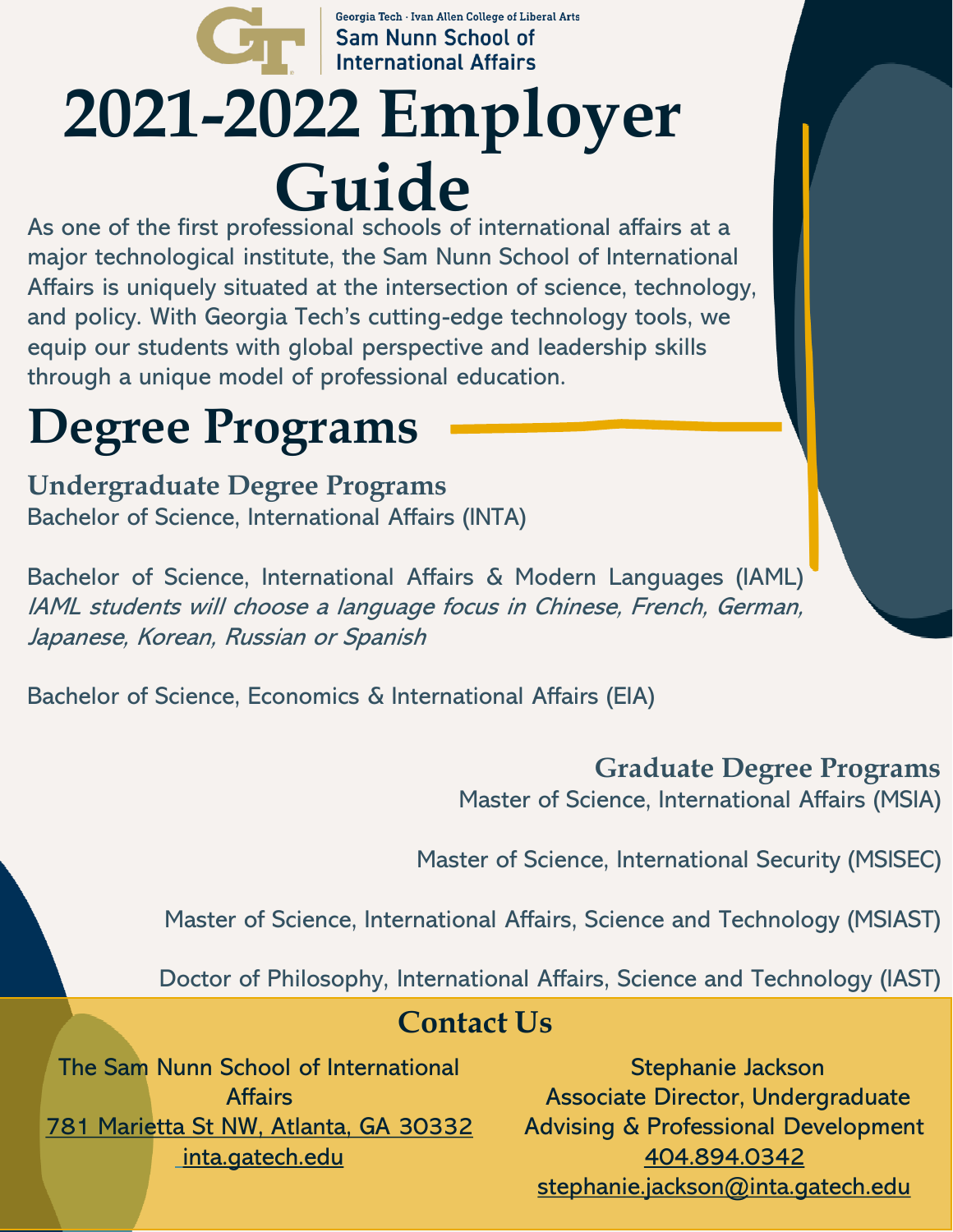# **Nunn School at a Glance**

All data is based on 2020-2021 Graduates



#### Employers and Internships from Recent Data

American Councils for International Education

American Peanut Council

APEC

Asian Americans Advancing Justice Atlanta

Atlanta Consulate General of France

Branch Politics

Bruegel

Carolyn for Congress

Carter Center

Citizens' Climate Lobby

**Deloitte** 

DoS Embassy Minsk

DoS Embassy Moscow

Finley Consulting

Georgia General Assembly

Georgia Gubernatorial Campaign

Georgia Legislature

Georgia tech Athletics

Georgia Tech Research Institute

**GLIP** 

Global Payments

Gretchen Whitmer Campaign

House Foreign Affairs **Committee** 

Hunter hotels

Improve International

Intercontinental Hotels Group

International Institute for Strategic Studies

Keysight Technologies

Martenson Hasbrouck & Simon Law

**NCR** 

Outside TV

Project CURE

State Department

**SUSTA** 

Taipei Economic and Cultural Office

Taiwan Security Research

TN-China Network

**TradeSecure** 

United Way of Greater Atlanta

Wilson Center



Georgia Tech · Ivan Allen College of Liberal Arts **Sam Nunn School of International Affairs**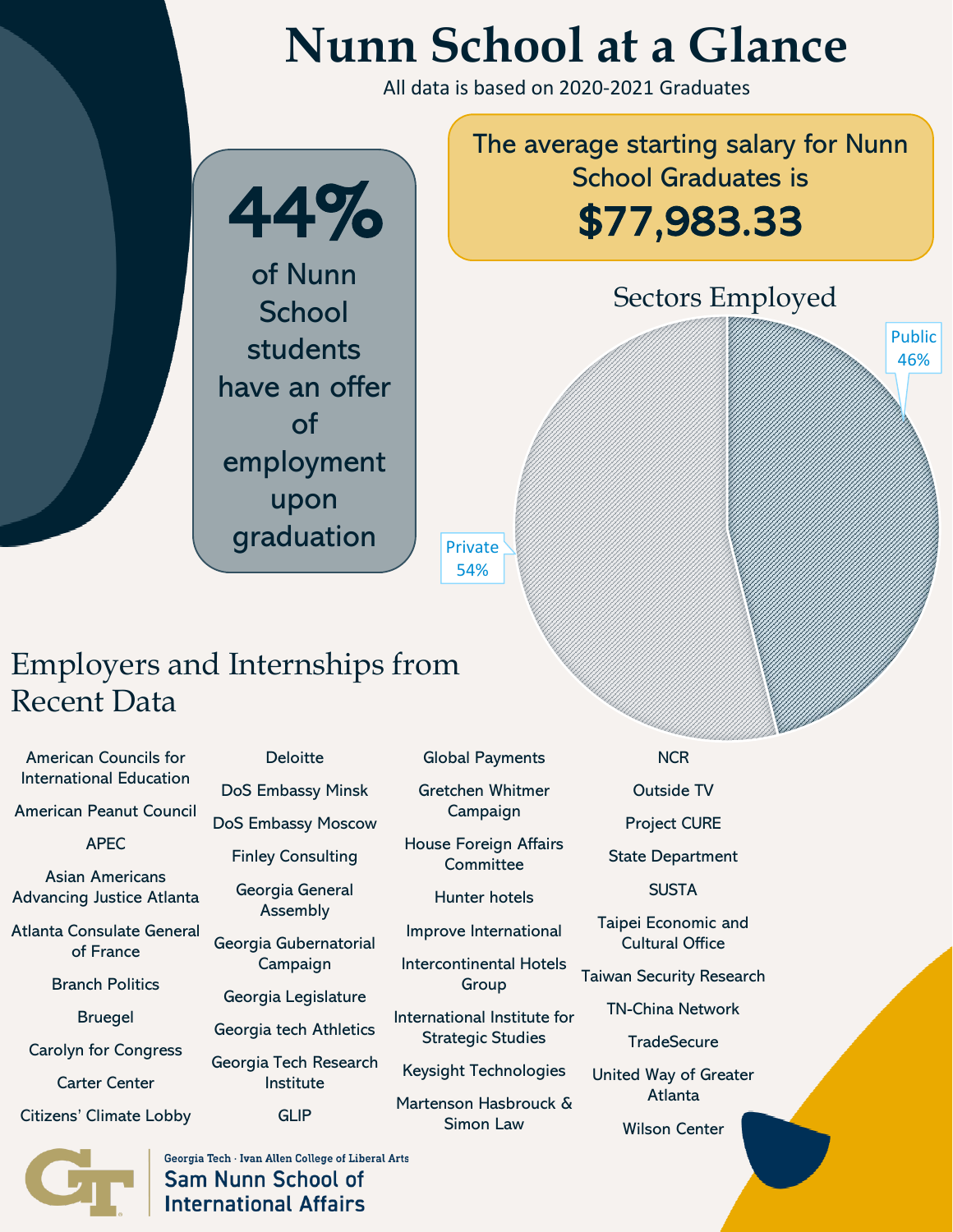

Georgia Tech - Ivan Allen College of Liberal Arts **Sam Nunn School of International Affairs** 

## **Ivan Allen College Career Educators**

This past spring semester, the Nunn School welcomed Kyle Poe and Camille Liverpool as our inaugural career educators. Career Educators aid undergraduate students in understanding their values, interests, and skills and how those align different career paths.

Our career educators help students close the gap between themselves and future employers by providing guidance on the following topics:

- •Resume writing
- •Mock Interviews
- •Job search & internship search
- •Salary & negotiation
- •Networking
- •Major/career exploration

Contact Poe or Liverpool for career outreach opportunities at [kpoe7@gatech.edu](mailto:kpoe7@gatech.edu) or [cliverpool3@gatech.edu](mailto:cliverpool3@gatech.edu) 



# **Graduate Career Development**

Clarence Anthony oversees graduate career development. He provides graduate students with one-on-one counseling in relation to job and internship searches, networking, resumé and cover letter reviews, and interviews.

To contact Anthony for career development support email him at [clarence.anthony.jr@gatech.edu.](mailto:clarence.anthony.jr@gatech.edu)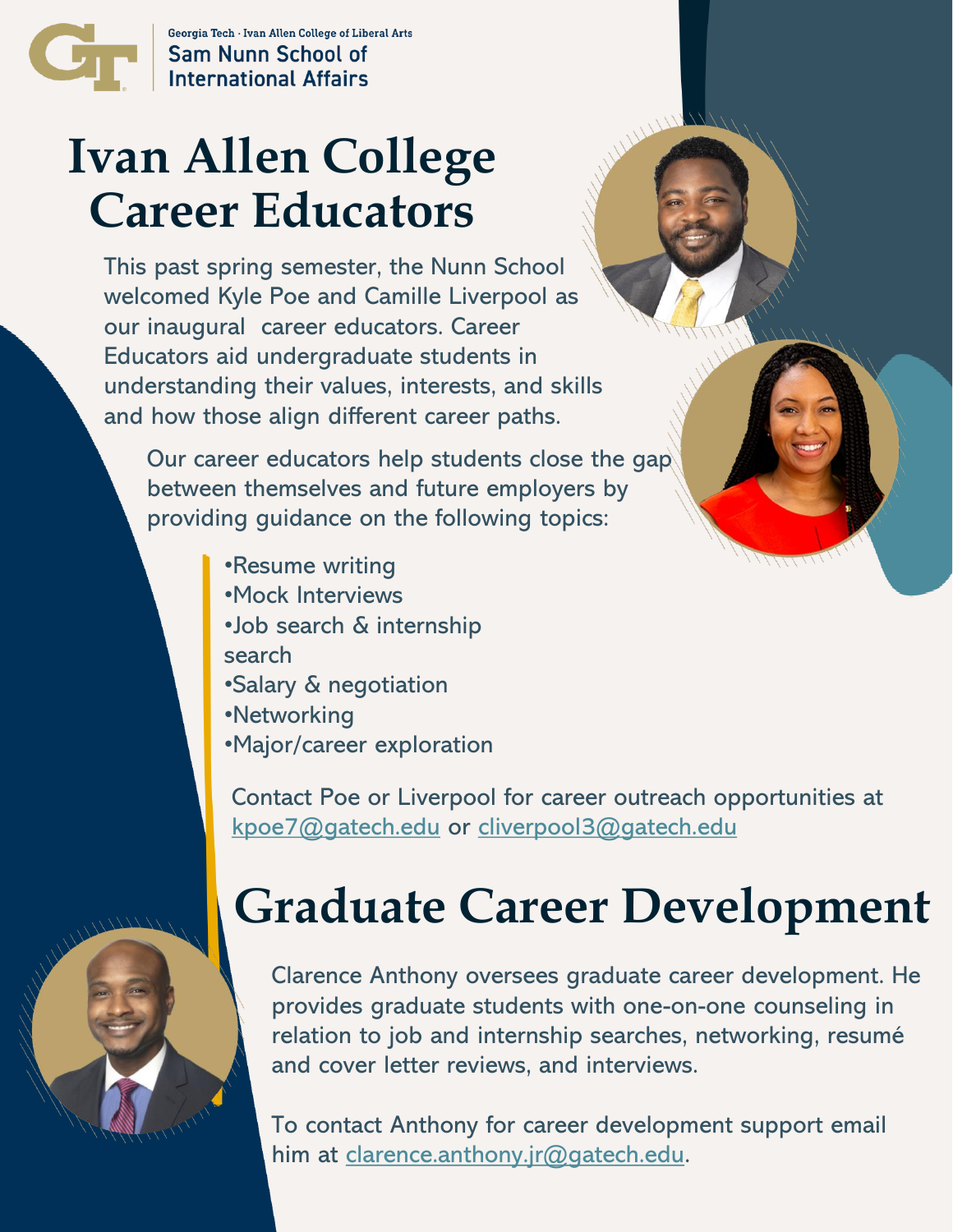

Georgia Tech · Ivan Allen College of Liberal Arts **Sam Nunn School of<br>International Affairs** 

# **Recruiting and the Nunn School**

The staff at the Nunn School is here to facilitate your recruiting opportunities and help you develop a plan to build visibility for your organization among our students.

#### **Employer Information Sessions & Workshops**

Organizations with internships and/or career opportunities are invited to present to our students every term. Typical sessions last for an hour and can be held during business hours or in the evening. Employers hosting off campus sessions are welcome to contact our office for marketing assistance. Employers are also welcome to partner with one of our many student organizations to host a workshop on topics such as job search strategies, networking, resume/ cover letter development, interviewing and more.

#### **Career Orientation & Course Presentations**

Nunn School undergraduates take a required course focused on careers in International Affairs in which employers are invited to visit the class to share their recruiting practices and tips to help students prepare to enter the workforce.

#### **Washington Career Exploration Visit**

Every year, the Nunn School sponsors a career exploration visit to Washington, DC. The day and a half trip includes a briefing at the Center for Strategic and International Studies, an emerging leader career panel discussion, an industry employer visit, and scheduled networking opportunities.

#### **Campus Recruiting**

Georgia Tech utilizes Career Buzz, a web based recruiting system to arrange on campus recruiting events and to schedule on-campus interviews. The Nunn School can assist you in arranging recruiting events that target Nunn School students. Visit [career.gatech.edu/careerbuzz](http://career.gatech.edu/careerbuzz) to learn more.